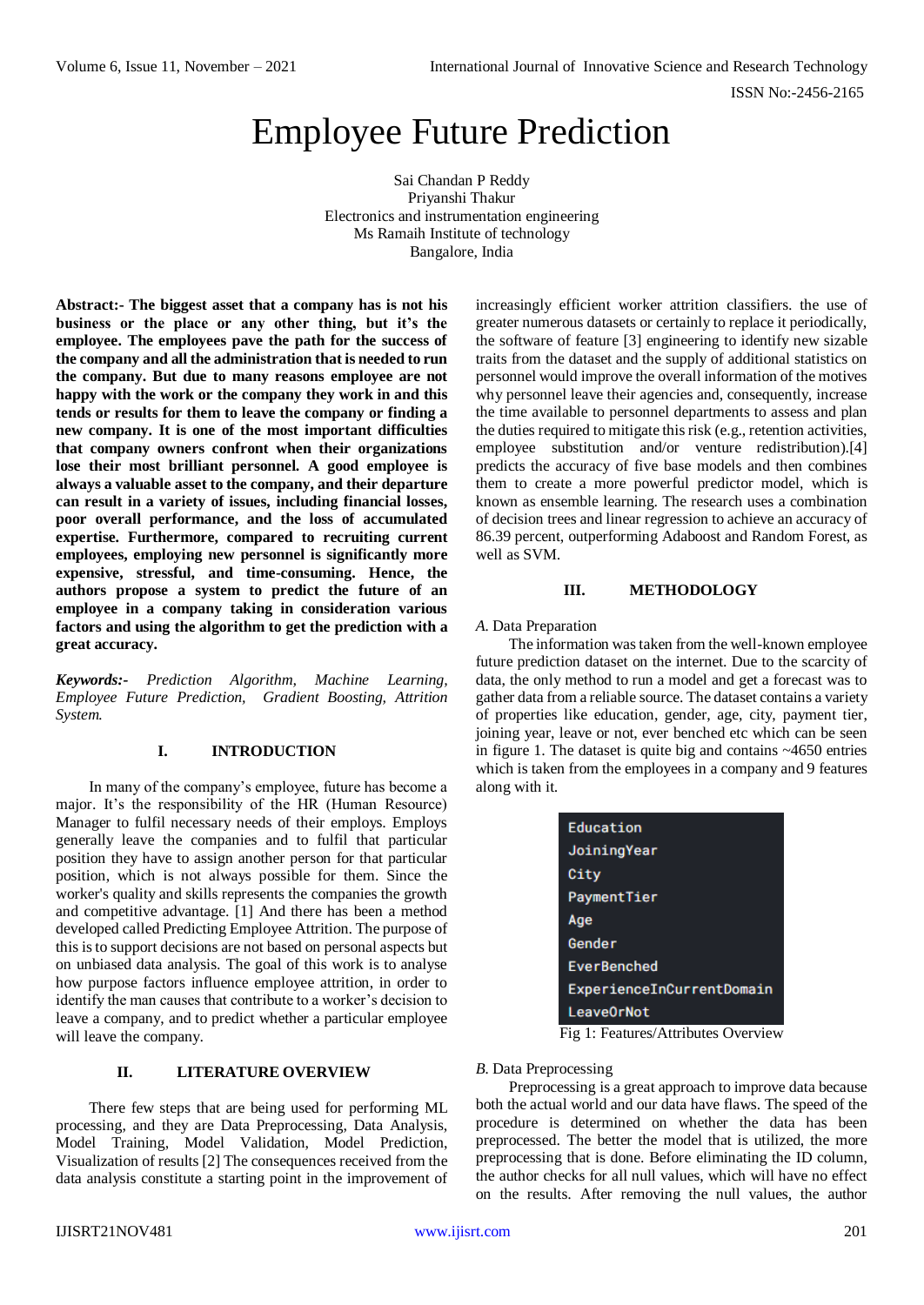ISSN No:-2456-2165

performed a describe function to get to know the dataset more, which would also be beneficial in doing the visualization as it would give the right relation to perform. The figure 2 shows the describe table of the dataset.

|       | JoiningYear | PaymentTier | Age         | <b>ExperienceInCurrentDomain</b> | LeaveOrNot  |
|-------|-------------|-------------|-------------|----------------------------------|-------------|
| count | 2764.000000 | 2764.000000 | 2764.000000 | 2764.000000                      | 2764.000000 |
| mean  | 2015.090449 | 2.636035    | 30.952967   | 2.644356                         | 0.393632    |
| std   | 1.885943    | 0.624001    | 5.108872    | 1.610610                         | 0.488643    |
| min   | 2012.000000 | 1.000000    | 22.000000   | 0.000000                         | 0.000000    |
| 25%   | 2013.000000 | 2.000000    | 27,000000   | 1.000000                         | 0.000000    |
| 50%   | 2015.000000 | 3.000000    | 30.000000   | 2.000000                         | 0.000000    |
| 75%   | 2017.000000 | 3.000000    | 35,000000   | 4.000000                         | 1.000000    |
| max   | 2018.000000 | 3.000000    | 41.000000   | 7.000000                         | 1.000000    |

Fig 2: Describing the dataset

## *C.* Feature Visualisation

The algorithm's features are crucial for producing reliable results. Visualization helps us to see all the different factors and how they influence the results. The figure 3 shows a heat map between the features/attributes and which signifies Our Target variable ('LeaveOrNot') has a very modest negative connection with PaymentTier and Age.The target variable ('LeaveOrNot') exhibits a very minor positive connection with 'JoiningYear.' Figure 4 shows that Most of the Employees are having payment Tier 3 By observing the trend it seems that 'PaymentTier' Catergory is an Ordinal Variable Where, Tier 3 > Tier 2 > Tier 1. Figure 5 shows that most of the employees have a bachelors degree but the employees with masters degree have left more. And in figure 6 it shows that young people have left early due to more job opportunities out in the market.



Fig 3: Heat map of Attributes







Fig 5: Education Visualisation



Fig 6: Age GroupVisualisation

## *D.*Model Architecture

Gradient boosting is similar to random forest in that it groups weak learners together to build a stronger one. However, gradient boosting differs from random forest in that it adds predictors in a sequential manner, preventing additional improvement. The gradient booster uses the gradient of descent to help discover and fix inaccuracies in learners' predictions. In compared to decision trees and linear regression, it is memory efficient and fast, but it fails to visualise perfectly. Gradient boosting framework is used which is used to handle large size data which in this case is a dataset of ~4650 and takes very low memory to run. It also provides a support for the GPU learning and thus is widely use by the data scientists and hence helps our title to increase the accuracy.

#### **IV. EXPERIMENTAL RESULTS**

The procedure followed from data preparation to preprocessing has helped the dataset to get better for the model and has played a vital role in the accuracy, and the algorithm used in the method provided us with an accuracy of  $\sim$  93 percent which is a very improved accuracy then the work that has been performed in the earlier researches done by different people.

#### **V. CONCLUSION**

Employees are the main asset to the company and the company can't run without them and they play an important role in shaping the company and sending the company to next heights i.e making it successful hence the algorithm proposed